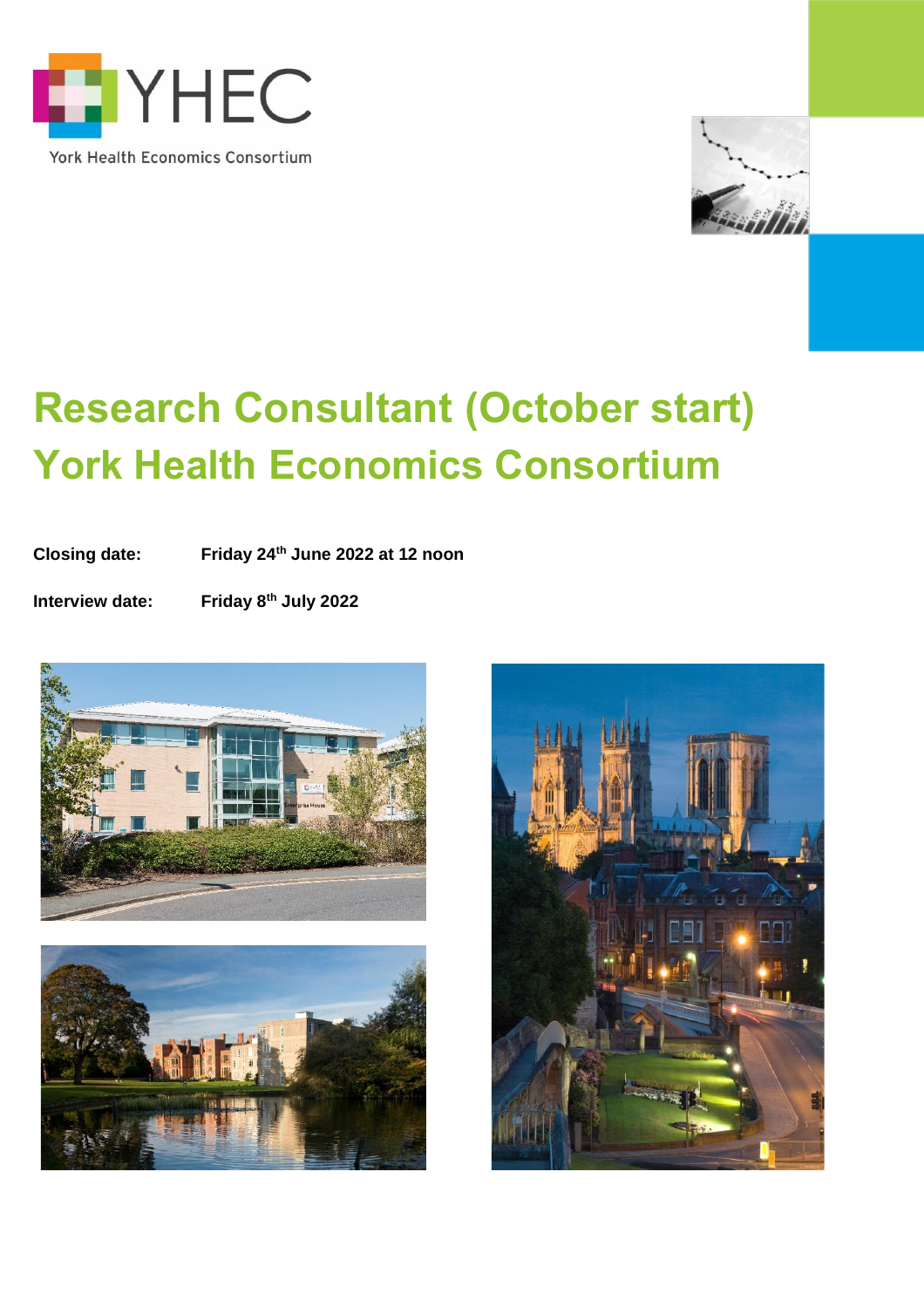

### **INTRODUCTION**

We are looking to recruit two Research Consultants to commence work in October 2022 following completion of an MSc in Health Economics. We are a health economics research and consulting company owned by, and based at, the University of York. We provide consultancy and research to a wide range of public and private sector bodies. The roles have an initial training period to give you the opportunity to transfer your knowledge from your MSc into practical experience. The training modules are based on real world projects and will develop your economic modelling and evaluation skills. You will be assigned a buddy who will provide support as you progress through your training programme and help you adapt to your first professional role.

We have a team of around 60 staff and hold the Investors in People accreditation with our composite score of 765, against an industry benchmark of 726, putting us in the top 20% of organisations. We want staff to enjoy working at YHEC; our office is a friendly place to work and we have an employee wellbeing programme. This is based on suggestions from staff and includes lunchtime walks, sporting activities and charity fundraising events. YHEC staff nominate a charity on an annual basis and undertake fundraising throughout the year. We also have a social committee who organise events on a regular basis; even in the current circumstances we have used Zoom to help conduct these events. We are keen to support voluntary / charitable activities and staff may set aside up to two days per year (in work time) to undertake such activities. Staff at YHEC enjoy our inclusive, flexible and friendly working environment.

During your first year at YHEC you will be involved in projects across three complementary workstreams.

Our NHS and Public Sector consulting workstream has grown in the last five years as clients seek to demonstrate the value of products when real world pressures and incentives are applied. This includes working on complex system evaluations for the NHS and public sector. We have conducted economic analysis of the implementation of Government health policy, local evaluation of the impact of changes in care pathways, and analysis of challenges within the health and social care system, such as the underdiagnosis of particular diseases. Client organisations include NHS England, the Department of Health and Social Care and local NHS and public sector bodies, including Integrated Care Systems.

We are currently seeing an increase in the number of new, innovative, digital health technologies (DHT) and artificial intelligence (AI) health care tools. These new technologies have introduced new challenges in health economics and the methods used to evaluate DHT and AI tools. We are working with a range of organisations including NHSX, Academic Health Science Networks, clinical groups and DHT / AI manufacturers. This creates an exciting opportunity to work on the cutting edge of digital health technology analysis in the UK and to help shape the way DHT and AI technologies are evaluated in the future.

The Public Health and DHT workstream undertakes a number of evaluations of DHTs and AI technologies. DHTs are often of importance on a population and individual patient / clinician level and can influence both the diagnostic and treatment pathways. This means they are of interest to decision makers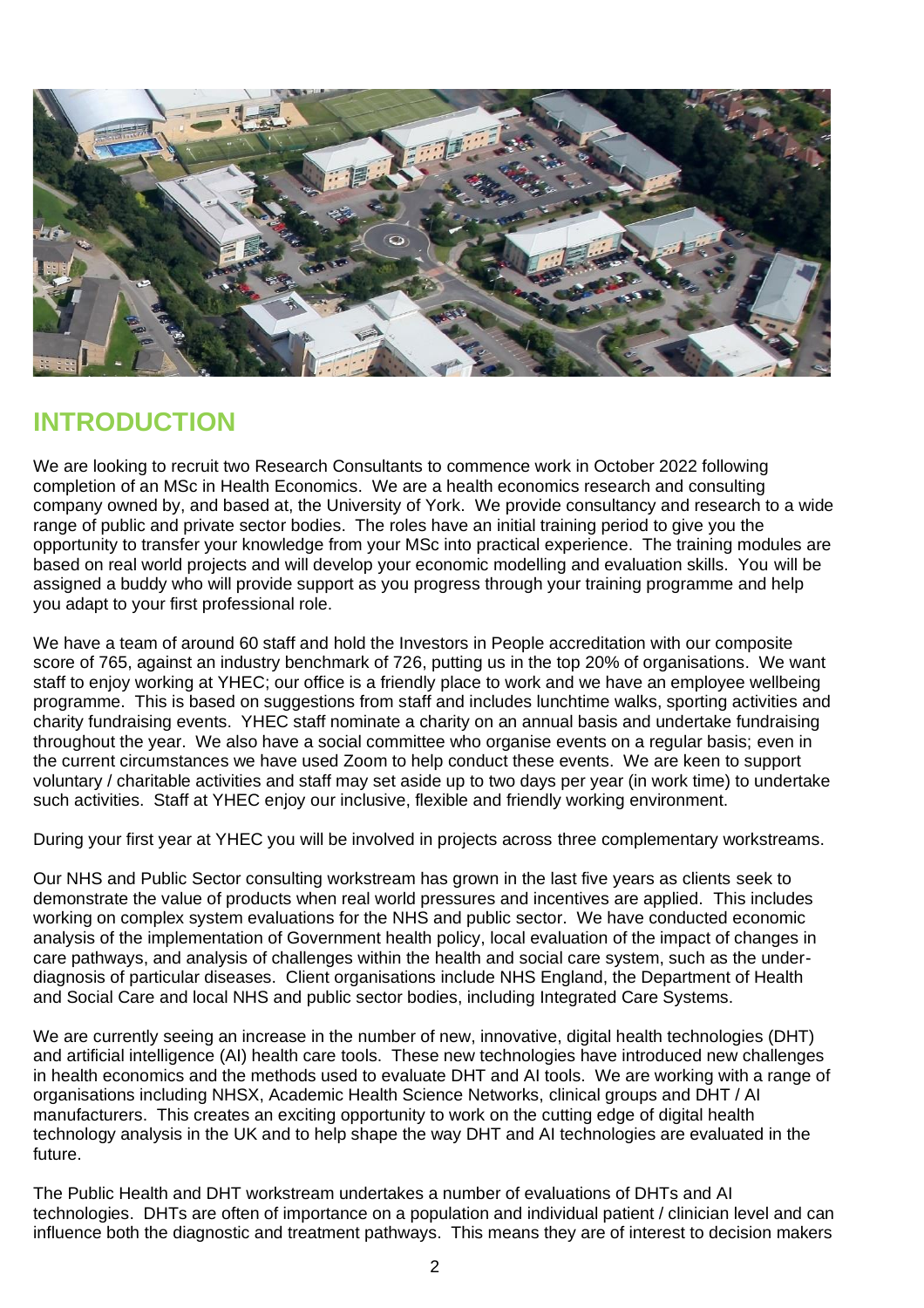at local, regional and national level. There are often evidence challenges associated with these technologies meaning analysts need to be skilled in a variety of modelling approaches including early modelling, decision tree, Markov cohort, Markov Monte Carlo, and patient level simulations. The challenges around evidence and trials can also lead to 'messy' decision problems that require creative solutions to model conceptualisation. This role will provide support to wider teams addressing these challenges.

Our Health Economic Modelling (HEM) workstream undertakes research to quantify the cost-effectiveness of a range of health technologies (pharmaceuticals, medical devices, public health interventions) for a range of large and small clients within the public, private and charity sectors. We work across a broad range of therapy areas including orphan and ultra-orphan indications developing budget impact models, and undertaking statistical analyses of individual patient-level data in order to parameterise our economic models. We also work closely with our clients in preparing their submission dossiers to agencies such as NICE and we actively look to publish our work in peer-reviewed journals.

Our location means that staff have full access to the range of facilities offered by the University of York. We encourage staff to engage with other research departments based at the University. The combination of our unique location and the breadth of our research portfolio makes YHEC a stimulating environment to work in, providing opportunities to work with a wide range of clients using multiple research methods.

We want to help you to further develop your professional career at YHEC and we actively encourage internal and external training and development. Further details of our work are available at [www.yhec.co.uk](http://www.yhec.co.uk/) [a](http://www.yhec.co.uk/)nd photos of recent charity events and social activities are on our social media accounts.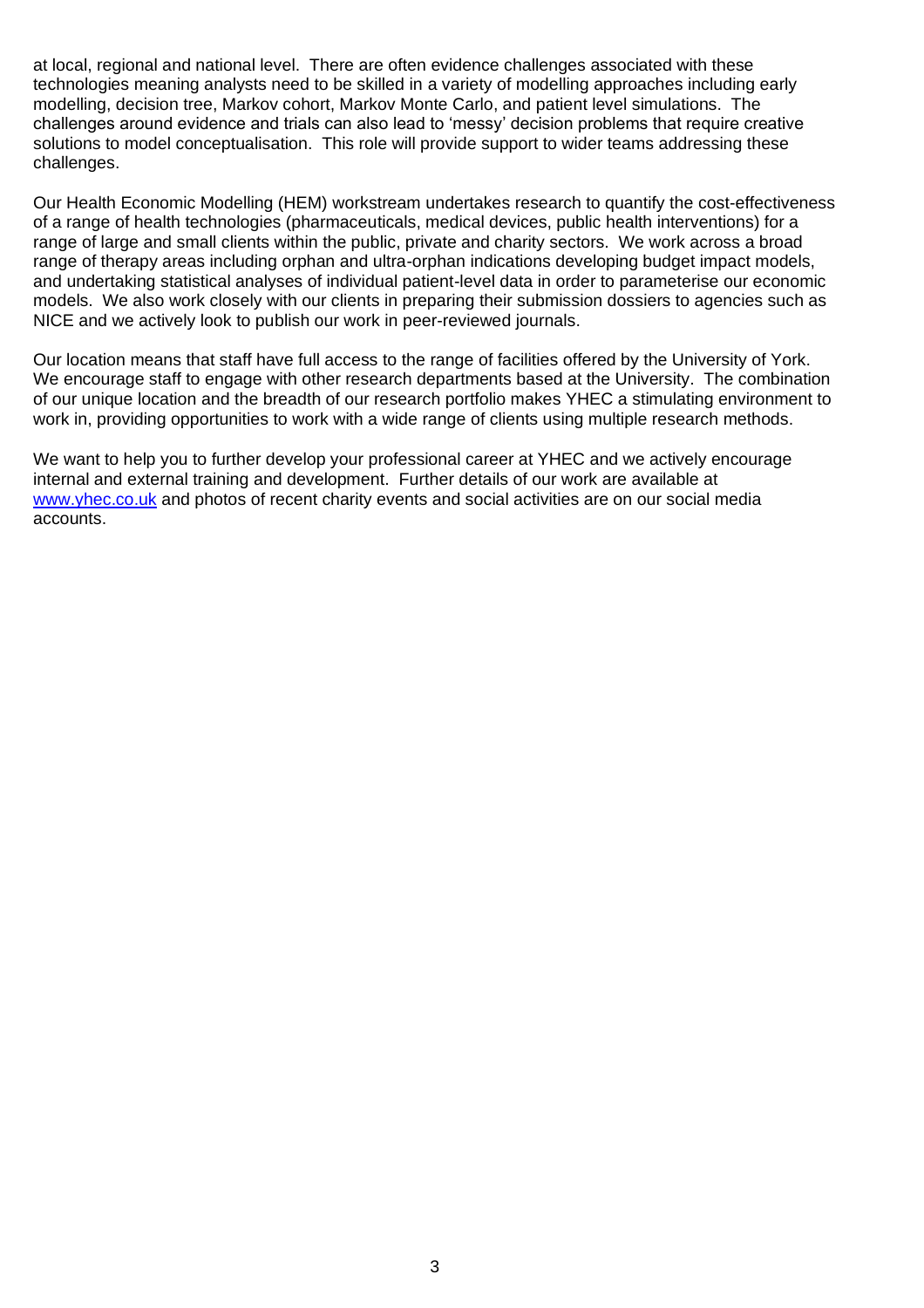### **JOB DESCRIPTION & PERSONAL SPECIFICATION**

#### **At a glance**

| <b>Salary</b>        | £25,000 to £38,000 plus bonus                                  |
|----------------------|----------------------------------------------------------------|
| <b>Hours of work</b> | 37.5 hours a week<br><b>York Science Park</b>                  |
| <b>Based at</b>      | (Flexible and remote working<br>options in the UK considered). |

#### **Main Duties**

After completion of your training period your main responsibilities will involve:

- Responsibility for specific elements within larger projects under the supervision of senior staff. The range of research will be wide and include economic modelling, economic assessment of public health interventions, economic assessment of new products to be introduced into the NHS, demand and supply modelling and economic assessment of service redesign.
- Critique economic analyses submitted to HTA bodies, and report directly to those bodies on the strengths and weaknesses of alternative approaches.
- Critically review published economic models to inform the development of *de novo* economic models.
- Undertake data analysis, including, individual patient level data, survival curve fitting and stochastic modelling.
- Carry out quality assurance review of models developed both within the company and for external clients.
- Attend public health advisory committees, meetings with private sector clients, clients' staff and NHS staff.
- Literature reviewing, including identification and retrieval of relevant quantitative data from publications and other sources.
- Identify and retrieve relevant quantitative data from publications and other sources.
- Collect, analyse and interpret data.
- Report preparation and presentation to clients.
- Client liaison within a project, with the support and guidance of senior colleagues.
- Contribute to sales and marketing activities within the company.
- Occasionally provide supervision of other staff working on the project team.

The candidate will be expected to work in project teams alongside other research staff and project directors. The successful candidate will report to an Associate Director or Project Director of YHEC.

Essential qualifications, knowledge, skills and attributes are:

- A post-graduate degree in health economics or a related quantitative discipline.
- Knowledge of economic evaluation approaches and techniques.
- Ability to communicate new and complex information effectively, both verbally and in writing.
- A high level of attention to detail and accuracy and a commitment to high quality.
- Ability to plan and prioritise own work in order to meet deadlines.
- Enthusiasm and a commitment to team working.

Candidates may be required, on occasion, to travel for business purposes (e.g. to client meetings or conferences).

#### **Terms of Employment**

Posts at YHEC are permanent and subject to regular review of performance. Staff are appointed for a trial period of six months, following which employment will be confirmed, subject to successful performance.

#### **Salary**

YHEC is able to offer a competitive salary and has conventional commercial flexibility in annual salary reviews.

Appointment is expected to be made at the lower end of the scale but the range for the post is £25,000 to £38,000. In addition, there is a profit sharing scheme in operation at YHEC. Membership of a defined contribution or defined benefit pension scheme is available subject to eligibility criteria being satisfied.

Annual leave entitlement will be 30 days per year, plus bank holidays.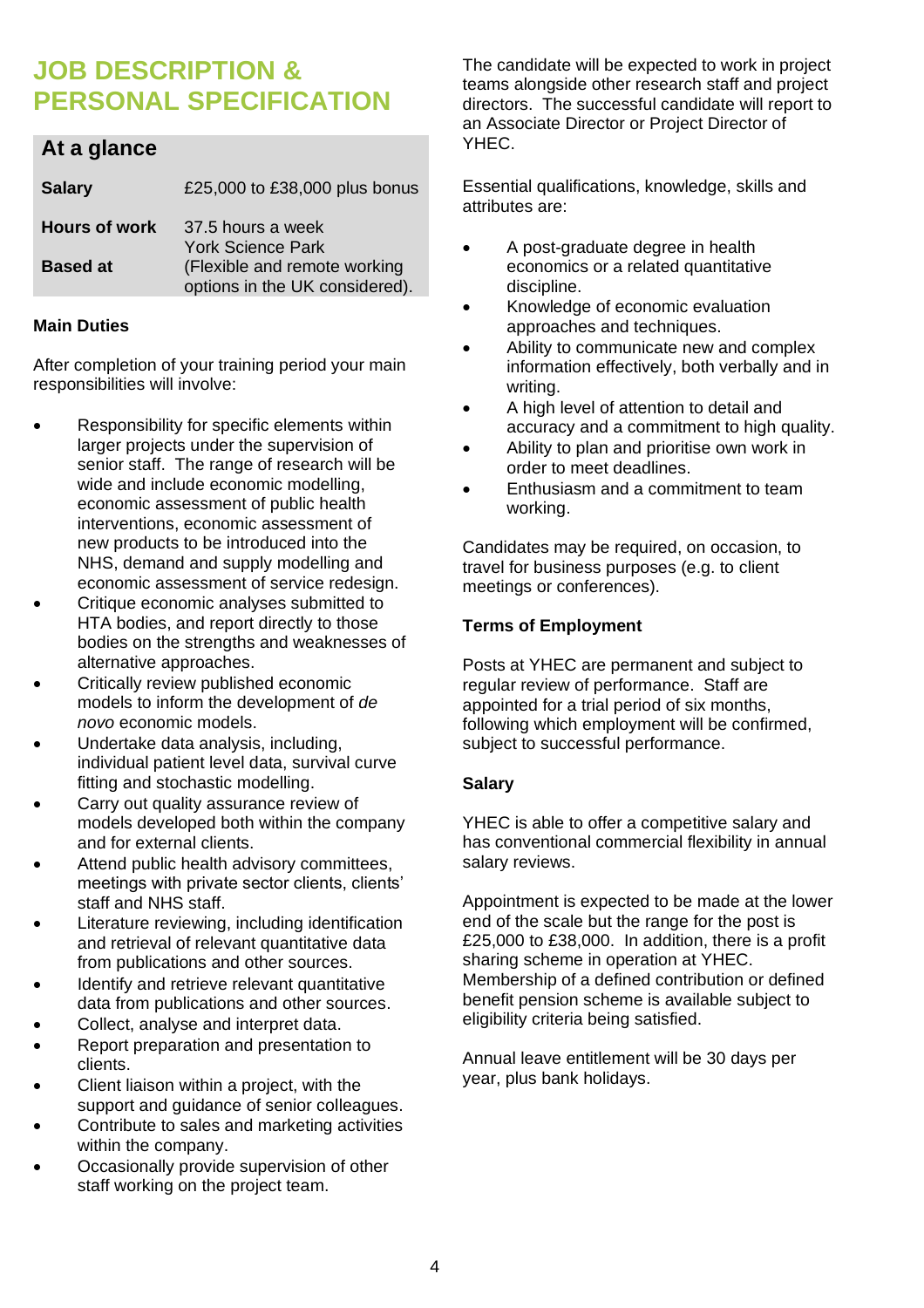

## **THE UNIVERSITY**

YHEC is a subsidiary company of The University of York and enjoys close links with academic departments. The Complete University Guide 2022 shows that overall, the University of York was ranked 18th in the UK, 1st in Yorkshire and the Humber. The University of York is a member of the prestigious Russell Group, who are a dynamic, research-intensive university. They work collaboratively in partnership with institutions across the world to develop life-saving discoveries and new technologies that tackle some of the most pressing global challenges. Their 30+ academic departments undertake ground-breaking research that underpins their inspiring teaching and challenges students to dream big, think critically and change the world. Of 129 universities that took part in the Research Excellence Framework (REF) in 2021, The University of York ranked 10<sup>th</sup> overall of UK universities for research quality. The University of York's vision is to be a world leader in the creation of knowledge through fundamental and applied research, the sharing of knowledge by teaching students from varied backgrounds and the application of knowledge for the health, prosperity and well-being of people and society.

#### **Attractive enjoyable workplace:**

Centred around the picturesque village of Heslington on the edge of the city of York, the University of York and YHEC are set in an attractive landscaped campus. York enjoys a safe, friendly atmosphere with facilities including bars, shops, theatres and concert halls all within easy walking distance. The University has undergone an unprecedented period of expansion and renewal since 2000. The self-contained campus offers a range of facilities including a sports centre, catering outlets, shops, a nursery, a doctor's surgery and banks.

#### **The City of York:**

Internationally acclaimed for its rich heritage and historic architecture, York's bustling streets are filled with visitors from all over the world. Within its medieval walls you will find the iconic gothic Minster, Clifford's Tower and the Shambles – just a few of the many attractions. But York isn't just a great place to visit - it's also a great place to live and work. While nourishing a vibrant cosmopolitan atmosphere, York still maintains the friendly sense of community unique to a small city. Visit [www.visityork.org](http://www.visityork.org/) for more information on the city of York.